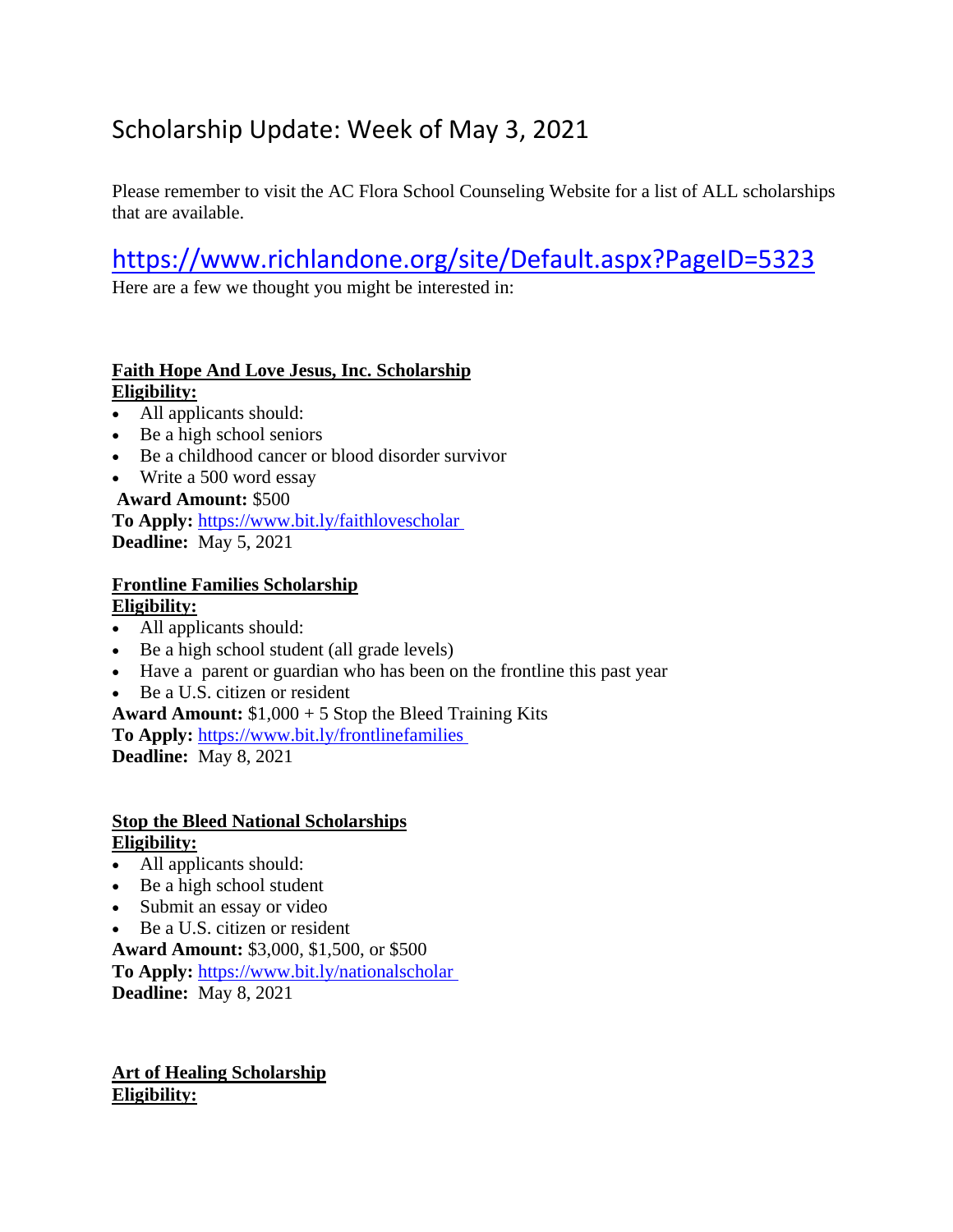- All applicants should:
- Be a high school seniors
- Have a cumulative GPA of at least 3.0 or higher
- Submit an original piece of artwork (sculpture, video, painting, mosaic, poem, or photo) that captures "The Art of Healing"
- Be a U.S. citizen or resident

### **Award Amount:** 1,000

**To Apply:** https://www.autoaccident.com/scholarship **Deadline:** May 14, 2021

### **Art of Healing Scholarship**

- Student Eligibility:
	- High School Student
	- Current GPA3.0 GPA or higher
	- Complete all online requirements

Award: \$1,000

Apply: <https://www.autoaccident.com/scholarship> Deadline: May 14, 2021

National Scholarship in memory of beloved member, Jane Nicklay The Stephen Bufton Memorial Educational Fund of The American Business Women's Association

### **Eligibility:**

- All applicants should:
- o Be a female, U.S. citizen?
- o Maintain at least a 3.0 GPA on a 4.0 scale
- o Be a college Freshman in August 2021
- o Be studying teaching in August 2021
- o Be attending an accredited US University or College that offers a baccalaureate degree in August 2021

### **Award Amount:** \$2500

**To Apply:** <https://www.sbmef.org/Scholarship/Details/4032> **Deadline:**May 15, 2021 

North Carolina A&T Alumni Columbia Chapter **Eligibility:**

- All applicants should:
- o Be a rising freshman, sophomore, junior, senior, or first-time transfer student from the South Carolina Midlands area pursuing a degree at North Carolina A & T State University during the 2021-2022 school year
- o Submit a complete application that includes: a typed application, an official transcript, essay, and two letters of recommendation
- o Must be a registered voter
- o Must be a US Citizen
- o Must be a graduate of a South Carolina high school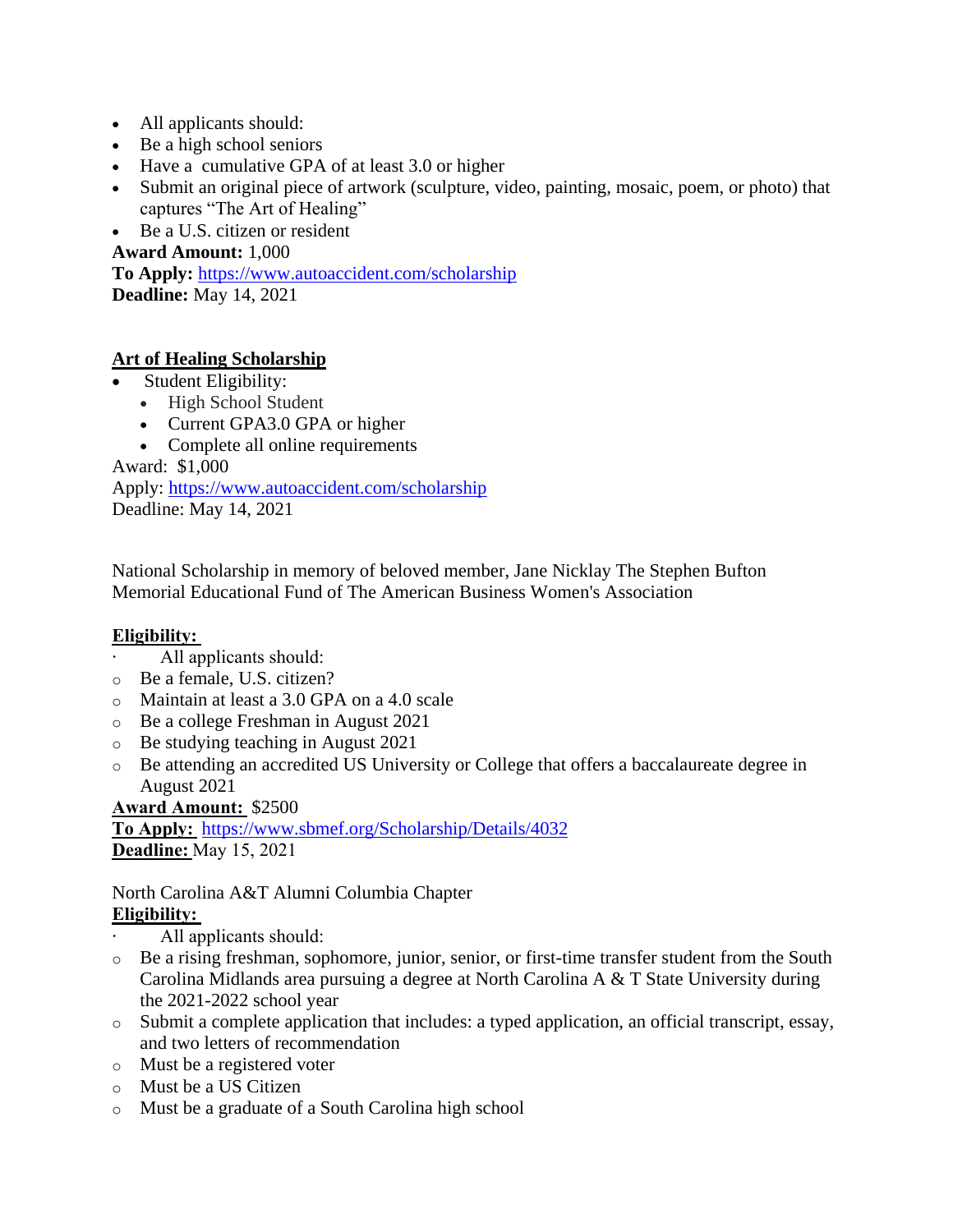### **Award Amount:** \$500

**To Apply:** [In](https://www.sbmef.org/Scholarship/Details/4032) the Counseling office or on the Senior TEAMS page under "Files", then "Scholarship Applications" , then "NC A&T Scholarship" **Deadline:**May 15, 2021 

#### **2021 HonorsGradU Scholarship: Design a Better Future Eligibility**

- To be eligible for the scholarship the student must:
- Be graduating high school seniors planning on attending an [accredited college or](http://ope.ed.gov/accreditation/Search.aspx)  [university](http://ope.ed.gov/accreditation/Search.aspx) or trade school in the United States of America.
- Have met all of the requirements described on this website [\(https://honorsgradu.com/\)](https://honorsgradu.com/).
- Employees of Honors Graduation and their families are not eligible to participate.
- Submissions must be received before the deadlines in order to qualify for the scholarship program. Mailed applications must be postmarked by that deadline.
- There are no citizenship requirements.

**Award:** Five (5) \$10,000 scholarships

**Apply:** <https://www.honorsgradu.com/scholarship/>

**Deadline:** May 28. 2021

### **ETA Phi Beta Sorority, Inc. – Education and Charitable Foundation Scholarship Eligibility**

- To be eligible for the scholarship the student must submit completed application packet to include:
- Submit documentation of enrollment and/or acceptance in an accredited college or university
- Submit two sealed letters of recommendation, one must be from school (teacher, counselor, principal, advisor, or department chair)
- Submit signed documentation indicating participation in extracurricular activities
- Submit a typed paragraph (200-250 words) regarding future educational goals and objectives and how this scholarship will help to attain those goals
- Submit official transcript with school seal verifying at least an unweighted GPA of 2.5
- Submit documents verifying memberships, activities, and honors
- Provide a 3x5 inch photo which may be used for Sorority and media publications **Award:** \$500

**Apply:** <https://www.cbcfinc.org/scholarships/> **Deadline:** May 29, 2021

### **ETA Phi Beta Sorority, Inc – Students with Special Needs Scholarship Eligibility**

- To be eligible for the scholarship the student must submit completed application packet to include:
- Submit documentation indicating enrollment and/or acceptance in an accredited college, university, or post-secondary career school
- Submit two sealed letters of recommendation: one must be from the school on letterhead and signed by a teacher, counselor, principal, advisor, or department chair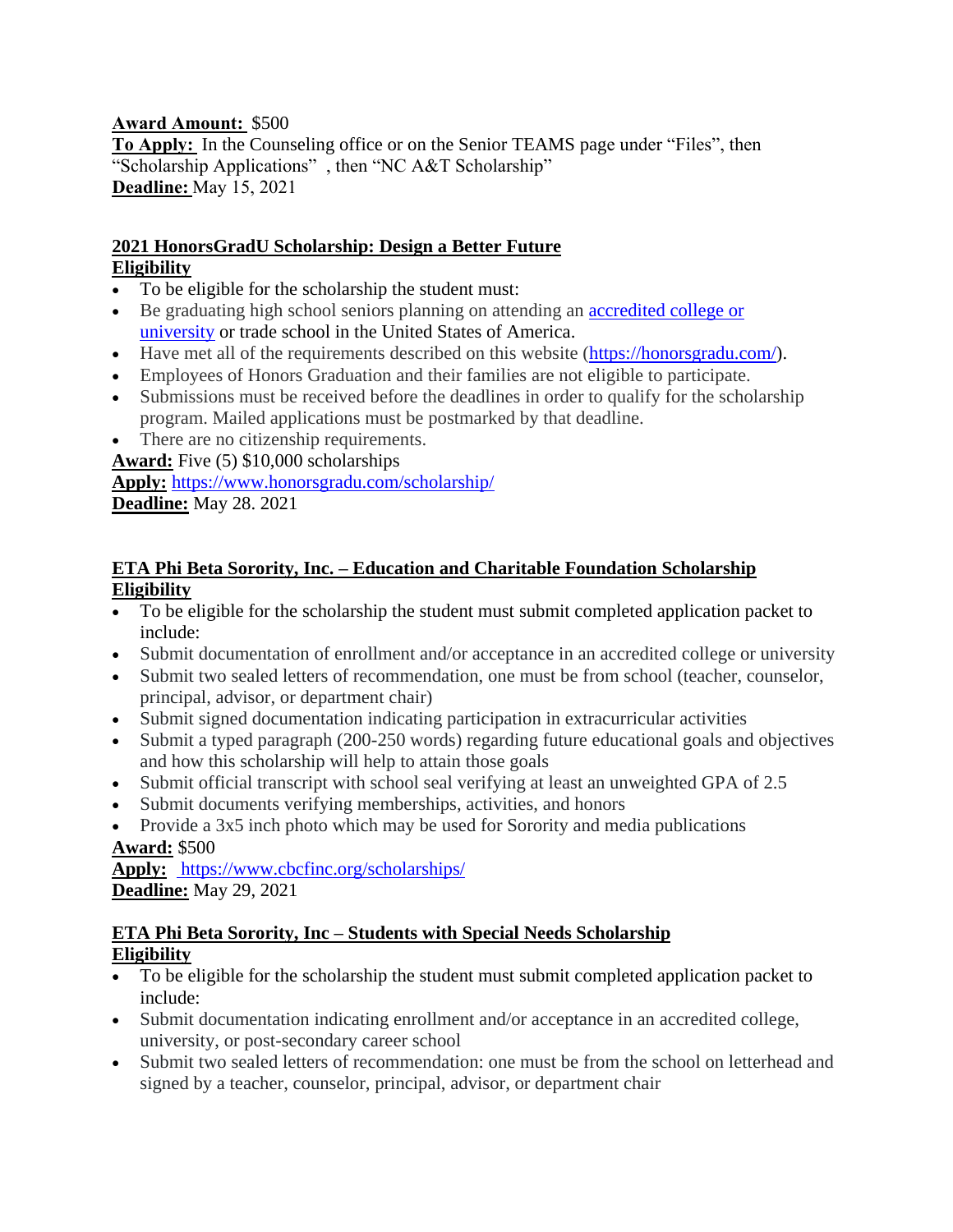- Submit signed documentation from the leader indicating participation in extracurricular activities such as drama, sports, etc
- Submit the signed parental consent form verifying the presence of an intellectual or learning disability
- Submit a typed paragraph (200-250 words) regarding future educational goals and objectives and how this scholarship will help to support those goals
- Submit official transcript with school seal verifying at least an unweighted GPA of 2.5
- Submit documents verifying memberships, activities, and honors
- Submit a 3x5 inch photo which may be used for Sorority and media publications

# **Award:** \$500

**Apply:** Packet in the Counseling office and the Senior TEAMS page under "Files" **Deadline:** May 29, 2021

# **PB & J Scholarship**

### **Eligibility**

- Open to high school senior attending an accredited 2 or 4 year college in the US
- Will need to submit an application, a transcript, and 1 letter of recommendation (preferably 2)

**Award:** \$500 - \$1000

**Apply:** <https://scholarsapp.com/scholarship/pbj-scholarship> **Deadline:** May 31. 2021

### **Addiction Awareness Scholarship Eligibility**

- Students entering college or already enrolled in a higher education institution
- Essay must be completed

### **Award:** \$1500

**Apply:** [https://seasonsmalibu.com/general-education-and-mental-health-education](https://seasonsmalibu.com/general-education-and-mental-health-education-scholarship/)[scholarship/](https://seasonsmalibu.com/general-education-and-mental-health-education-scholarship/) 

**Deadline:** May 31. 2021

### **Mental Health Awareness Scholarship Eligibility**

- Students entering enrolled in high school
- Complete all online application requirements

# **Award:** \$1500

**Apply:** [https://seasonsbeachcottage.com/mental-health-education-scholarship-2021-round-](https://seasonsbeachcottage.com/mental-health-education-scholarship-2021-round-1/mental-health-care/)[1/mental-health-care/](https://seasonsbeachcottage.com/mental-health-education-scholarship-2021-round-1/mental-health-care/)

**Deadline:** May 31. 2021

# **Elevate Mental Health Awareness Scholarship**

- Eligibility:
- All applicants should:
- Must be a current high school or college student.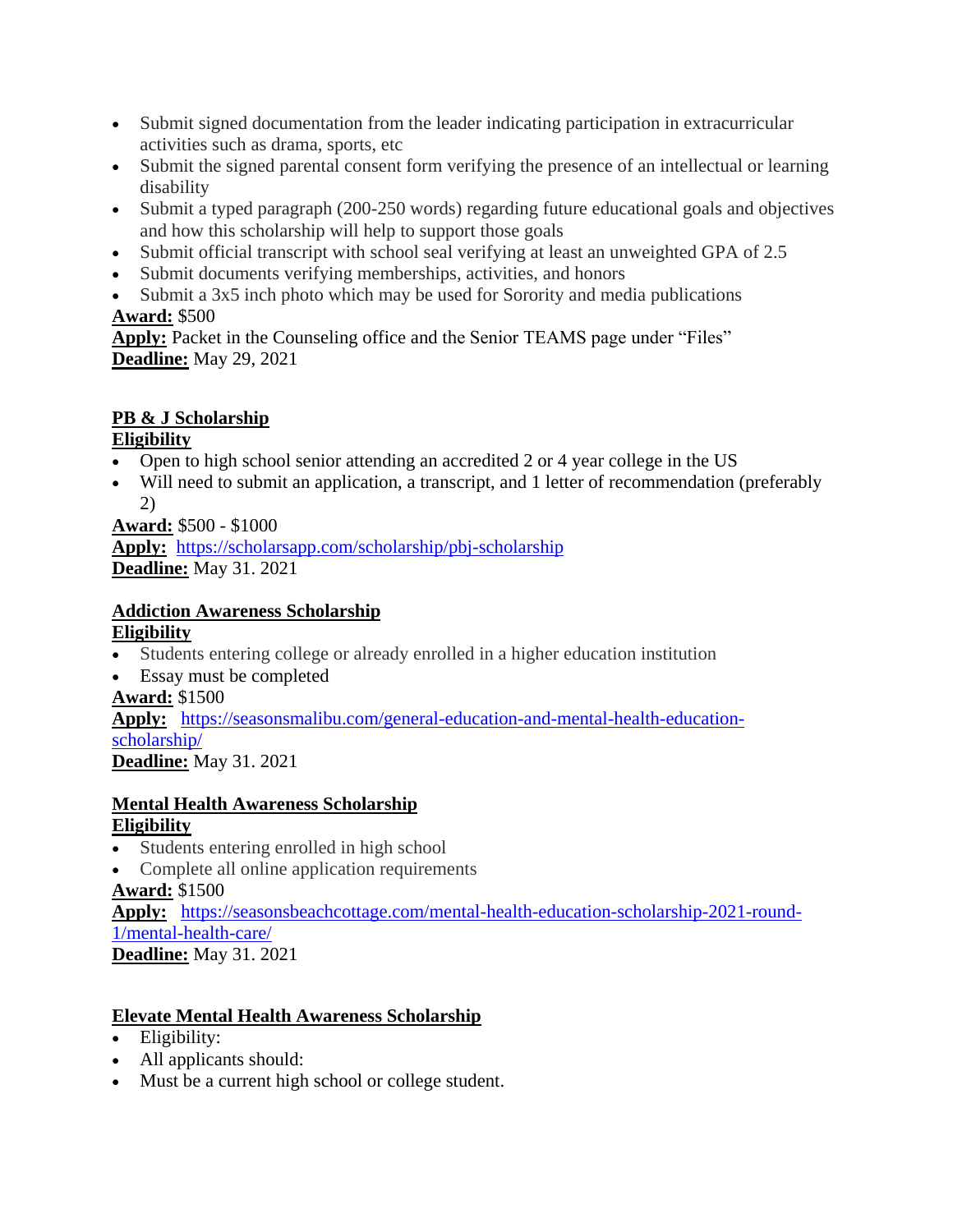- Must have personally experienced challenges with mental health or have had people close to them who have experienced mental health challenges.
- Must be a U.S. Citizen or permanent legal resident
- All GPAs will be considered.
- All majors are encouraged to apply.

Award: \$500

Apply: <https://calvinrosser.com/scholarships/mental-health-awareness/> Deadline: June 1, 2021

#### **Abbott and Fenner Scholarship Eligibility**

- Open to high school junior or senior
- registered in any accredited post secondary institution

### **Award:** \$1000

**Apply:** <https://abbottandfenner.com/scholarships.php> **Deadline:** June 12. 2021

### **The Landrum Washington Legacy Fund 2021 Scholarship Eligibility**

- Be a high school graduate
- Demonstrate leadership ability and have engaged in community service
- Have a minimum 2.5 GPA on a 4.0 scale
- Complete all application requirements

### **Award:** \$500

**Apply:** <https://lwlegacyfund.org/contact-us> or in the Counseling office or on the Senior TEAMS page under Files

**Deadline:** June 15. 2021

### **Pedro Zamora Young Leaders Scholarship Eligibility:**

- All applicants should:
- Be a high school seniors or college undergraduate (under 27yrs old)
- Demonstrate an active commitment to mitigating the impact of HIV/AIDS
- Completed community service
- Be a U.S. citizen or resident

### **Award Amount:** \$5,000

**To Apply:** <https://www.bit.ly/pedroscholar> **Deadline:** July 15, 2021

### **Mary Bowman Arts in Activism Award Eligibility:**

- All applicants should:
- Be a high school senior or college undergraduate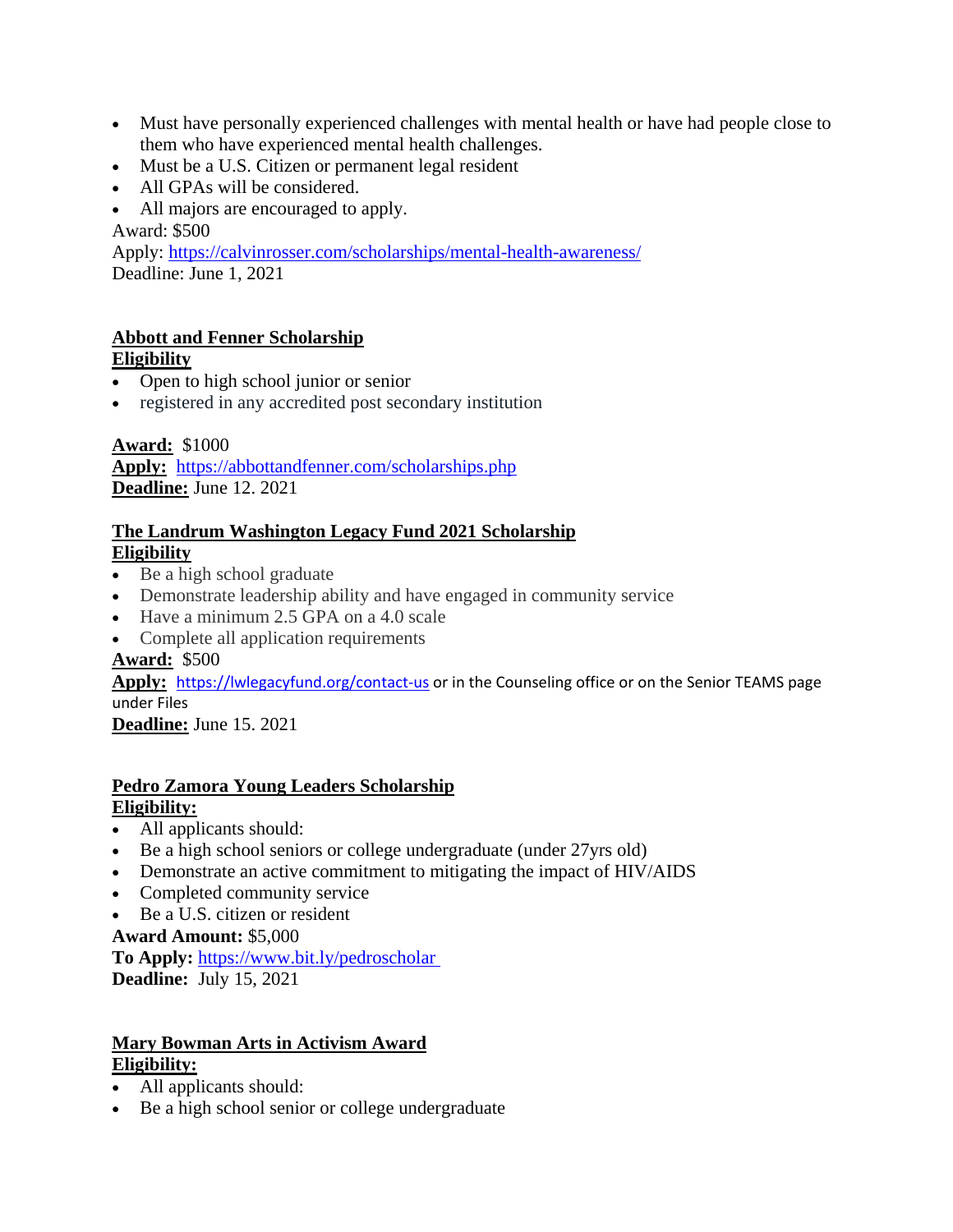- Demonstrates passion for the arts as the vehicle for their own HIV/AIDS community activism and expression
- Be a U.S. citizen or resident

**Award Amount:** \$5,000

**To Apply:** <https://www.bit.ly/bowmanscholar> **Deadline:** July 15, 2021

### **Jenkins-Brooker Memorial Scholarship Eligibility**

- To be eligible for the scholarship the student must:
- Be a rising college student in a degree-seeking program at an accredited college, university, or technical school
- Submit complete application that includes: an official transcript, essay, and two letters of recommendation
- Be a registered voter at the time of application unless he or she is under the age of 18. (voting registration must be complete within 30 days of  $18<sup>th</sup>$  birthday to receive scholarship)

### **Award:** \$1,000

**Apply:** <https://www.ajbrooker.com/scholarship> **Deadline:** June 15, 2021

# **Big Sun Athletics Scholarship**

### **Eligibility**

- All student athletes are eligible regardless of the sport they are engaged in or the capacity in which they participate. The student must be a high school senior or be attending a post secondary institute.
- Please remember to include your name and the name of the school that you are attending.
- Complete the essay

#### **Award:** \$500 **Apply:** <https://bigsunathletics.com/> **Deadline:** June 19. 2021

# **El Dabe Ritter Trial Lawyers Scholarship**

### **Eligibility** Top of Form

- Applicants should be enrolled in an accredited university, in the U.S.A.
- Applicants must have a minimum of a 3.0 GPA
- All applications should be submitted no later than June 30th, 2021
- This scholarship will be awarded in the 2021 Fall Semester
- There is no application fee

### **Award:** \$1,500

**Apply:** <https://www.personalinjurylawyerslosangeles.com/#scholarship> **Deadline:** June 30. 2021

### **OppU Achievers Scholarship Eligibility:**

- All applicants should:
- Be a high school seniors